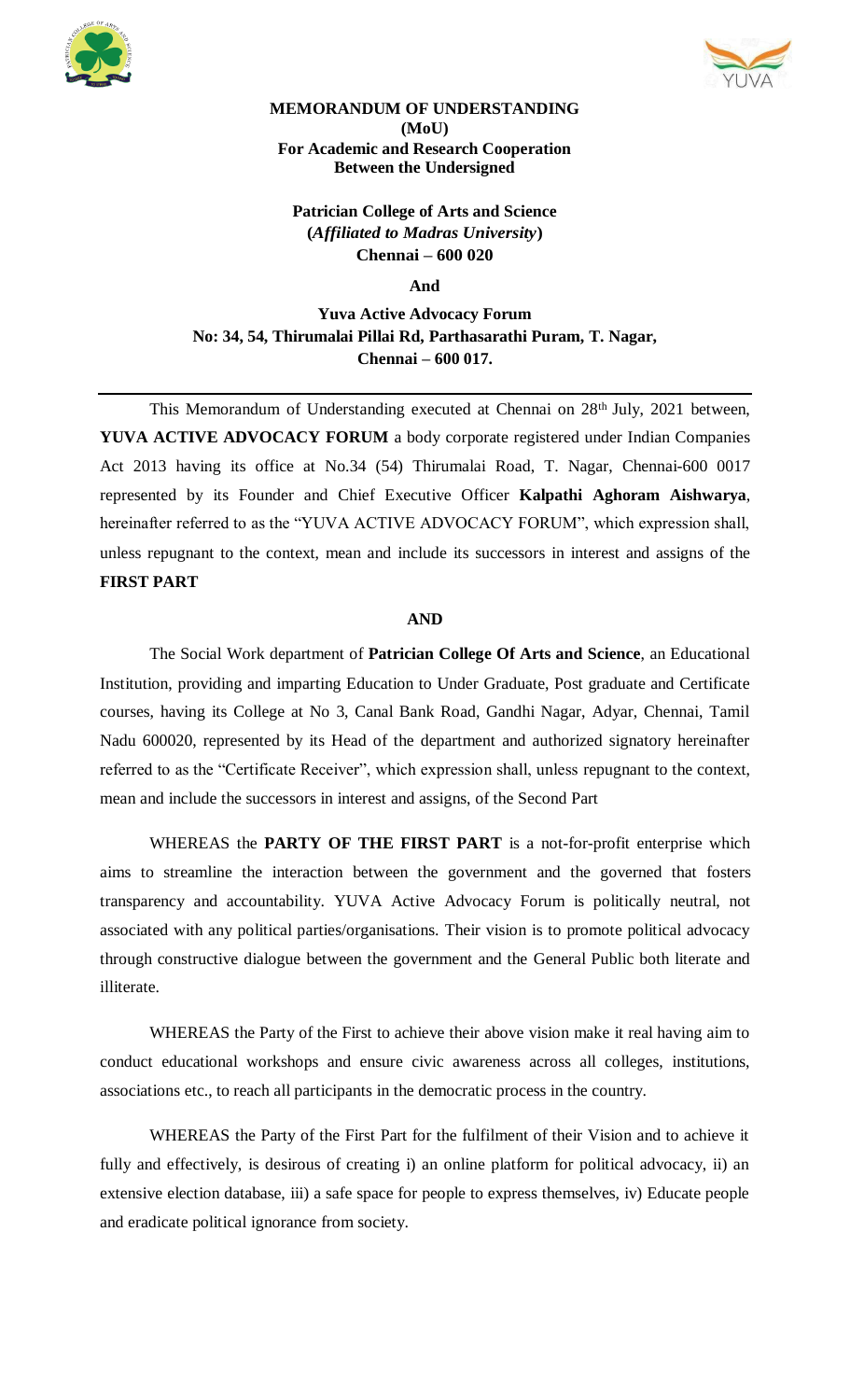



WHEREAS the Party of the First Part in order to implement the vision shall have an online platform augmented by a comprehensive database of past and present elected representatives and candidates belonging to all three wings of the government – the legislature, executive and the judiciary, with features to provide a safe space for users to express their views, tools to manage such interaction and a comprehensive analytics engine, this is expected to impact voter behaviour, help representatives understand the needs of their constituency better and bring openness in the conduct of governance. The Party of the First Part also would like to impart nuance of their proposed inculcating of awareness to citizen of the country about their Constitutional rights and their duty.

WHEREAS the Party of the Second part as an Educational Institution and imparting education, knowledge, to their students, making them fit and thorough to be successful in their chosen career path and a good citizen.

WHEREAS for promoting, imparting and inculcating political advocacy among citizen in general and students in particular, both the Party of the First Part and the Party of the Second Part have decided to conduct a (online/offline) course on Good Governance and Effective Participation to students and provide a certificate to them.

WHEREAS both the parties have decided to reduce their understanding on conducting the Course and their respective role and agree this Memorandum of Understanding.

## **NOW THE MEMORANDUM UNDERSTANDING WITNESSETH:**

1. A) The Certificate course on "Good Governance and Effective Participation" through series of Workshops shall be conducted by YUVA Active Advocacy Forum, the Party of the First Part, which aims to sensitize students and make them active participants of our democracy and to be aware on the civic responsibilities. This Certificate Course comprises of Workshops about Structure of Government including Local Body Administration, Rights and Responsibilities, right to Information, Voting and its importance, Our Parliament and its Functions, Public Interest Litigation, Important laws etc.,

B) The workshops shall be conducted either Offline or Online which shall be decided based on the preference / convenience of both the parties.

## C) Duration of the Workshop: (30 Hours)

i) Offline Course: The duration of each workshop of the course shall be for 6 (Six) hours of which 3 (Three) hours will be for classroom activity and 3 (three) hours of Take home activity which include submission of 5 Take home assignments, one for each workshop topic covered. The maximum number of Workshops shall be 5 [Five] numbers per batch in an academic year of the party of the second part.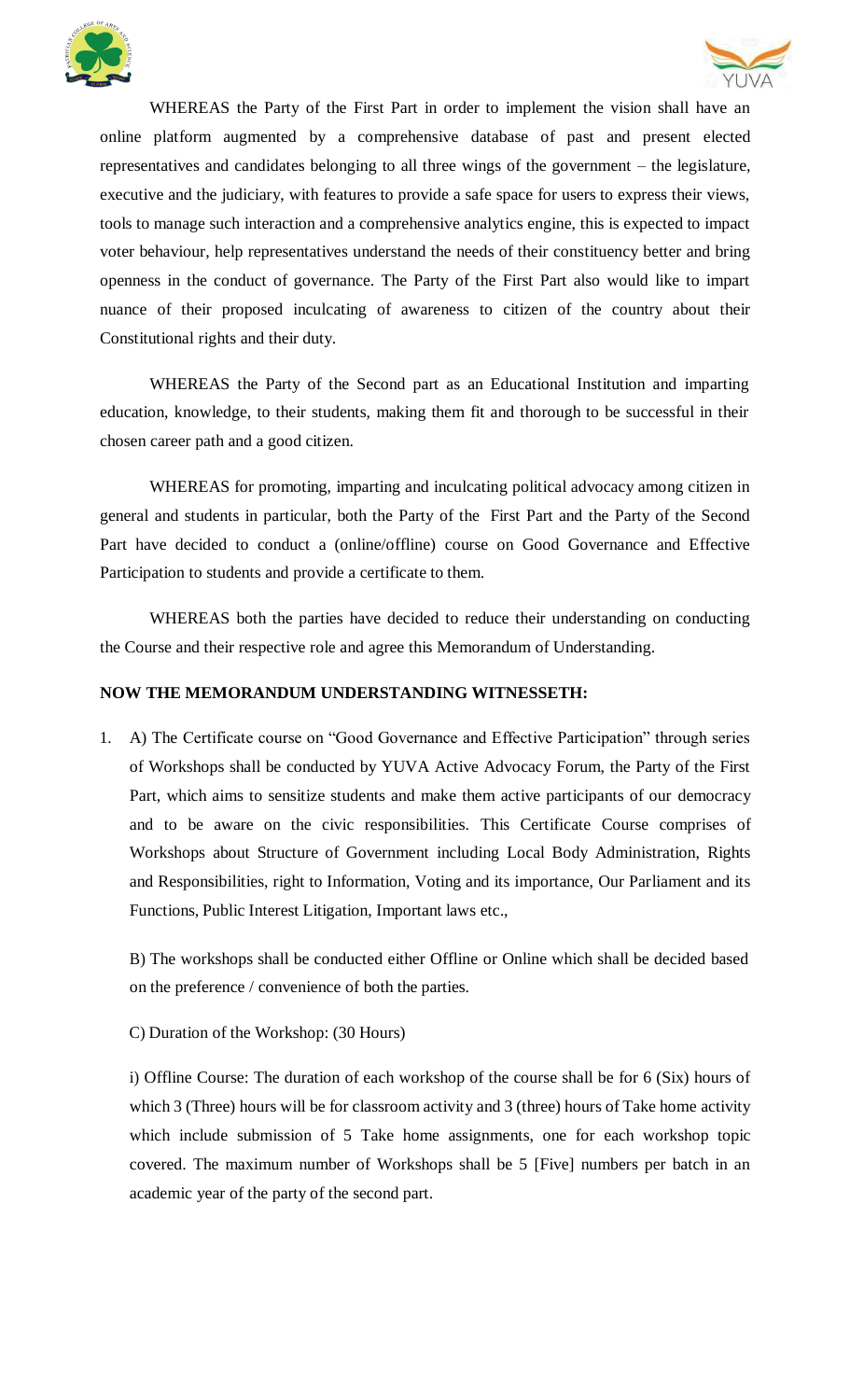



ii) Online Course: The duration of each workshop of the course shall be for 3 (three) hours of which one (1) hour will be for Online classroom activity and 2 (two) hours of Offline take home activity which include submission of 10 Take home assignments, one for each workshop topic covered. The maximum number of Workshops shall be 10 [Ten] numbers per batch in an academic year of the party of the second part.

D) The Type of Workshop (i.e Online or Offline) shall be finalised based on mutual agreement (via Email Confirmation) by both the parties taking into consideration the situation.

E) On account of any unforeseen circumstances, the schedule of the Workshops shall be rescheduled based on the preference / convenience of both the parties.

2. A. The Party of the First shall provide the Course Material, Resources for the workshop, one coordinator to ensure the schedule is followed.

B.On Completion of each workshop, Printed / E-Course material will be provided to the participants in order to complete the take home assignments.

C. On completion of Online /Offline course, E-Certificate / Printed certificates will be issued for the eligible participants based on the recommendation from the party of the Second part.

- D. Entire course will be provided at free of cost for the students.
- E. Refreshments for students will be provided only if the workshops are conducted offline.
- 3. The Party of the Second part shall 1. Provide a batch consisting of at least 25 to 30 students, 2. Access to their premium account of any video communication platform/ space to conduct online / offline workshops respectively, depending on the schedule, 3. Permission for virtual connect / a space to conduct focus group meetings in person, if any students join. 4. Taking attendance and monitoring the participation of the participants during each workshop throughout the course duration and providing the name list of the participants recommended for the receipt of the certificates on completion of the course.
- 4. Both parties agree that there will be one student coordinator and one faculty coordinator for each certificate course.
- 5. The Party of the second part shall provide and make available equipment like projector, screen, audio-visual etc., required only for offline workshops. The party of the first part shall ensure that the said equipments are safely returned back to the party of the second part.
- 6. The party of the first part shall provide refreshments to the participants only if the workshops are conducted offline.